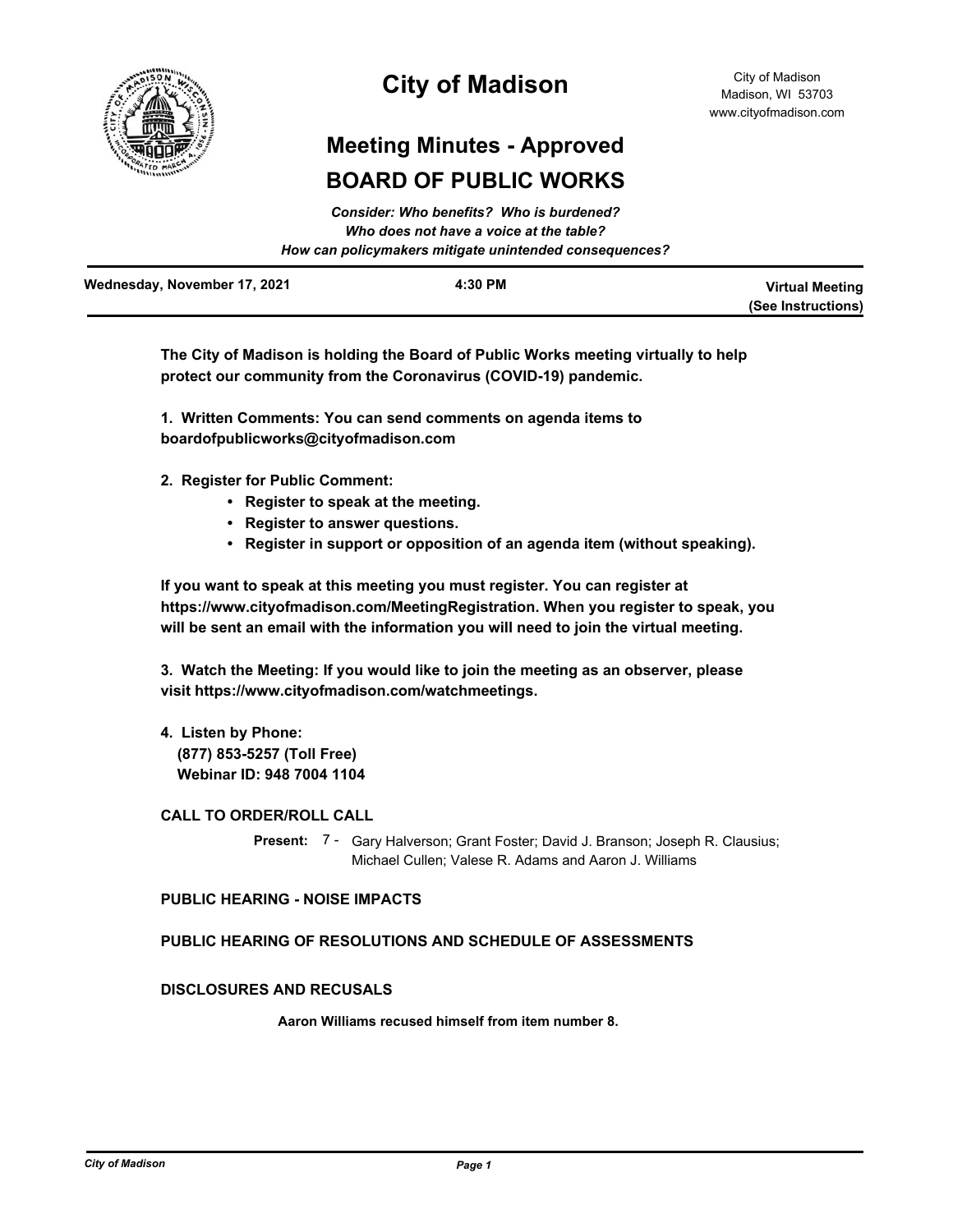#### **AGENDA ITEMS**

**1. [68344](http://madison.legistar.com/gateway.aspx?m=l&id=/matter.aspx?key=80040)** Public Comments for Items Not on the Agenda

**None.**

2. Consider approving the Minutes of the Board of Public Works Meeting of Wednesday, November 3, 2021.

> **A motion was made by Clausius, seconded by Branson, to Approve the Minutes. The motion passed by voice vote/other.**

**3. [68345](http://madison.legistar.com/gateway.aspx?m=l&id=/matter.aspx?key=80041)** Consider a Report of the City Engineer regarding the results of a review of water resources impacts and the necessity of permits for public works construction projects on this agenda and addendum to the agenda.

*Attachments:* [Water Resource Report.pdf](http://madison.legistar.com/gateway.aspx?M=F&ID=dc719aed-37c0-4a6d-af62-836419651399.pdf)

#### **The Board received the report.**

4. At this time, a consent agenda will be moved with the recommended action listed for each item EXCEPT:

1) items which have registrants wishing to speak.

2) items which require an extraordinary (roll call) vote and are not included on the consent agenda by unanimous consent.

3) items which Board Members have separated out for discussion/debate purposes.

Those numbers with an asterisk are consent agenda items.

**A motion was made by Branson, seconded by Williams, to Adopt the Consent Agenda. The motion passed by voice vote/other.**

#### **PUBLIC HEARING - NOISE IMPACTS**

**5. [68143](http://madison.legistar.com/gateway.aspx?m=l&id=/matter.aspx?key=79895)** Approving temporary construction work with associated noise impacts between the hours of 7:00 PM and 7:00 AM for work associated with Madison Metropolitan Sewerage District Northeast Interceptor Joint Grouting MH10-106 to MH10-101. (15th AD)

> [Noise Variance Letter.pdf](http://madison.legistar.com/gateway.aspx?M=F&ID=0b41b4d4-5c74-4516-90a7-8f3794adb5a7.pdf) [2021-1117 NEI Joint Grouting BPW Presentation.pptx.pdf](http://madison.legistar.com/gateway.aspx?M=F&ID=bca639ce-8ebc-4a3e-abfd-fe3dee163b38.pdf) [Lining vs. Joint Grouting.pdf](http://madison.legistar.com/gateway.aspx?M=F&ID=6bed395d-a012-4ff0-bb8f-9a0a145df769.pdf) *Attachments:*

**Rachel Feil, Madison Metropolitan Sewerage District and Mark Moder, Engineering Division, presented details. A motion was made by Branson, seconded by Clausius, to RECOMMEND TO COUNCIL TO ADOPT UNDER SUSPENSION OF RULES 2.04, 2.05, 2.24, & 2.25 - REPORT OF OFFICER. The motion passed by voice vote/other.**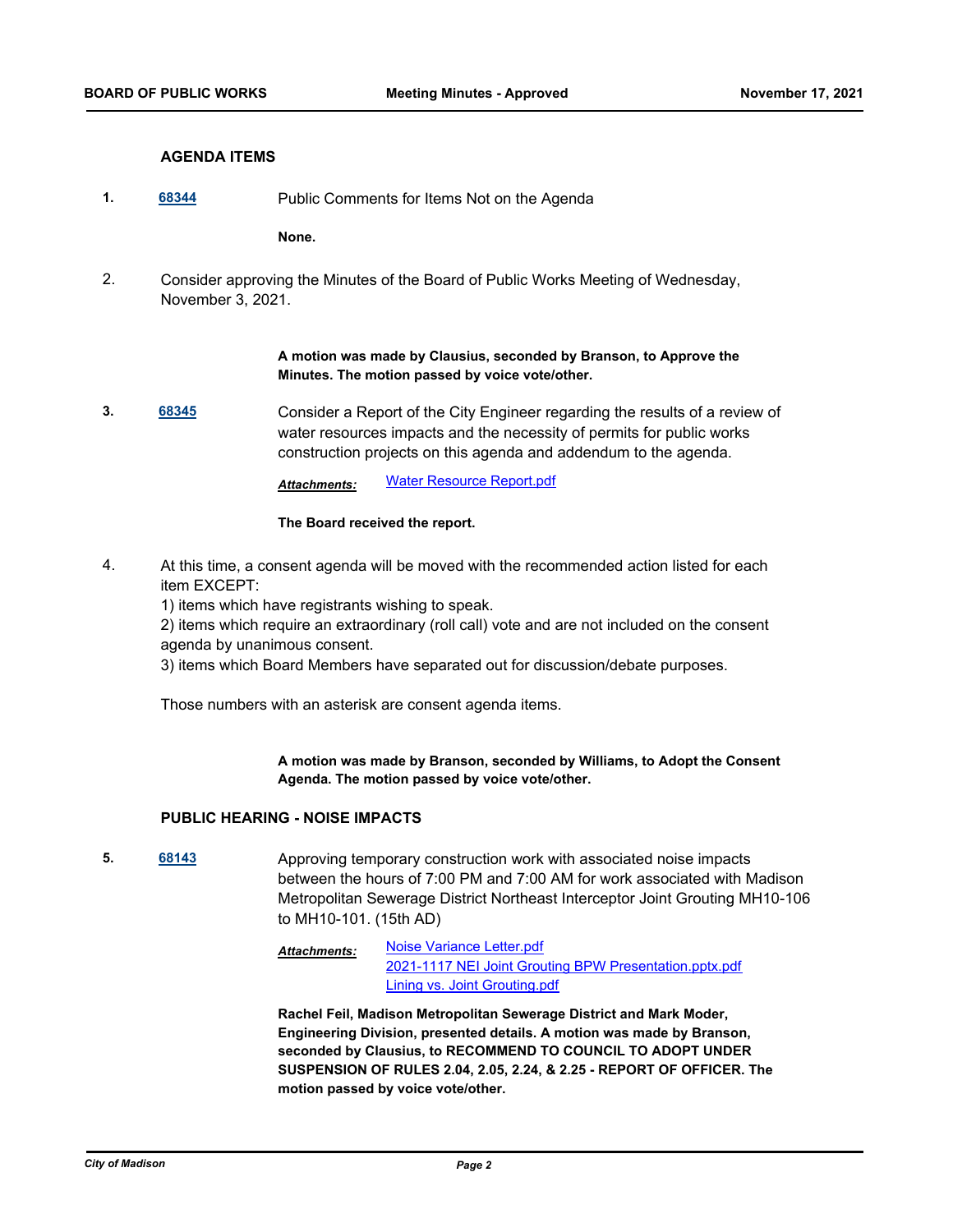### **PUBLIC HEARING OF RESOLUTIONS AND SCHEDULE OF ASSESSMENTS**

- **6. [68287](http://madison.legistar.com/gateway.aspx?m=l&id=/matter.aspx?key=80003)** Approving Plans, Specifications, And Schedule Of Assessments For Cedar Street and Beld Street Assessment District - 2022. (13th AD)
	- [CedarSt\\_BeldSt\\_BPWnotes\\_11-17-2021.pdf](http://madison.legistar.com/gateway.aspx?M=F&ID=06bbd4ef-e4f5-4dc5-a740-d835c6843838.pdf) [CedarSt\\_BeldSt\\_OverallExhibit\\_11-17-2021.pdf](http://madison.legistar.com/gateway.aspx?M=F&ID=ffdfee4b-3f6b-4860-946a-67500e5b589a.pdf) [BPW Mailing Cedar Street and Beld Street Assessment District - 2022.pdf](http://madison.legistar.com/gateway.aspx?M=F&ID=60da1ea7-0d14-4470-b5c1-4765bdbd4825.pdf) [11202\\_CedarBeld\\_Assess.pdf](http://madison.legistar.com/gateway.aspx?M=F&ID=e8b33c64-e027-4c2a-b881-658994144abd.pdf) *Attachments:*

**Andy Zwieg, Engineering Division, presented details. A motion was made by Branson, seconded by Clausius, to RECOMMEND TO COUNCIL TO ADOPT - PUBLIC HEARING. The motion passed by voice vote/other.**

- **7. [68288](http://madison.legistar.com/gateway.aspx?m=l&id=/matter.aspx?key=80004)** Approving Plans, Specifications, And Schedule Of Assessments For Cedar Street Assessment District - 2022.(13th AD)
	- [CedarSt\\_BPWnotes\\_11-17-2021.pdf](http://madison.legistar.com/gateway.aspx?M=F&ID=cbd3ee29-a411-4e7b-ac52-d7b1201564c9.pdf) [CedarSt\\_OverallExhibit\\_11-17-2021.pdf](http://madison.legistar.com/gateway.aspx?M=F&ID=72b2c02d-d0c7-42c0-9f48-e1e139154bf7.pdf) 13062 CedarPh2 Assess.pdf [BPW Mailing Cedar Street Assessment District - 2022.pdf](http://madison.legistar.com/gateway.aspx?M=F&ID=6cf4a314-8e0f-4030-be85-1a4a5cc3532d.pdf) *Attachments:*

**Andy Zwieg, Engineering Division, presented details. A motion was made by Branson, seconded by Ald. Halverson, to RECOMMEND TO COUNCIL TO ADOPT - PUBLIC HEARING. The motion passed by voice vote/other.**

### **ITEMS REFERRED BY THE COMMON COUNCIL**

**8. [68141](http://madison.legistar.com/gateway.aspx?m=l&id=/matter.aspx?key=79893)** Authorizing the Mayor and City Clerk to enter into an agreement with the University of Wisconsin-Madison to control the contribution of pollutants in the storm sewer systems of and between the City of Madison and the University of Wisconsin-Madison.(Citywide)

*Attachments:* [21\\_1026-Stormwater Management Agreement\\_v6.pdf](http://madison.legistar.com/gateway.aspx?M=F&ID=d3e7e6df-4a81-4340-b4c8-39f4309b72e0.pdf)

**Greg Fries, Engineering Division, presented details. A motion was made by Adams, seconded by Branson, to RECOMMEND TO COUNCIL TO ADOPT - REPORT OF OFFICER. The motion passed by voice vote/other.**

**9. [68304](http://madison.legistar.com/gateway.aspx?m=l&id=/matter.aspx?key=80014)** Authorizing the City of Madison Stormwater Utility to accept an Urban Water Quality grant from Dane County in the amount of \$10,000.00 for the construction of a bioretention basin at Dudgeon Park. (13th AD)

> **Phil Gaebler, Engineering Division, presented details. A motion was made by Williams, seconded by Clausius, to Return to Lead with the Recommendation for Approval to the FINANCE COMMITTEE and should be returned by 11/22/2021. The motion passed by voice vote/other.**

# **PUBLIC WORKS CONSTRUCTION MANAGEMENT - PRIVATE CONTRACTS**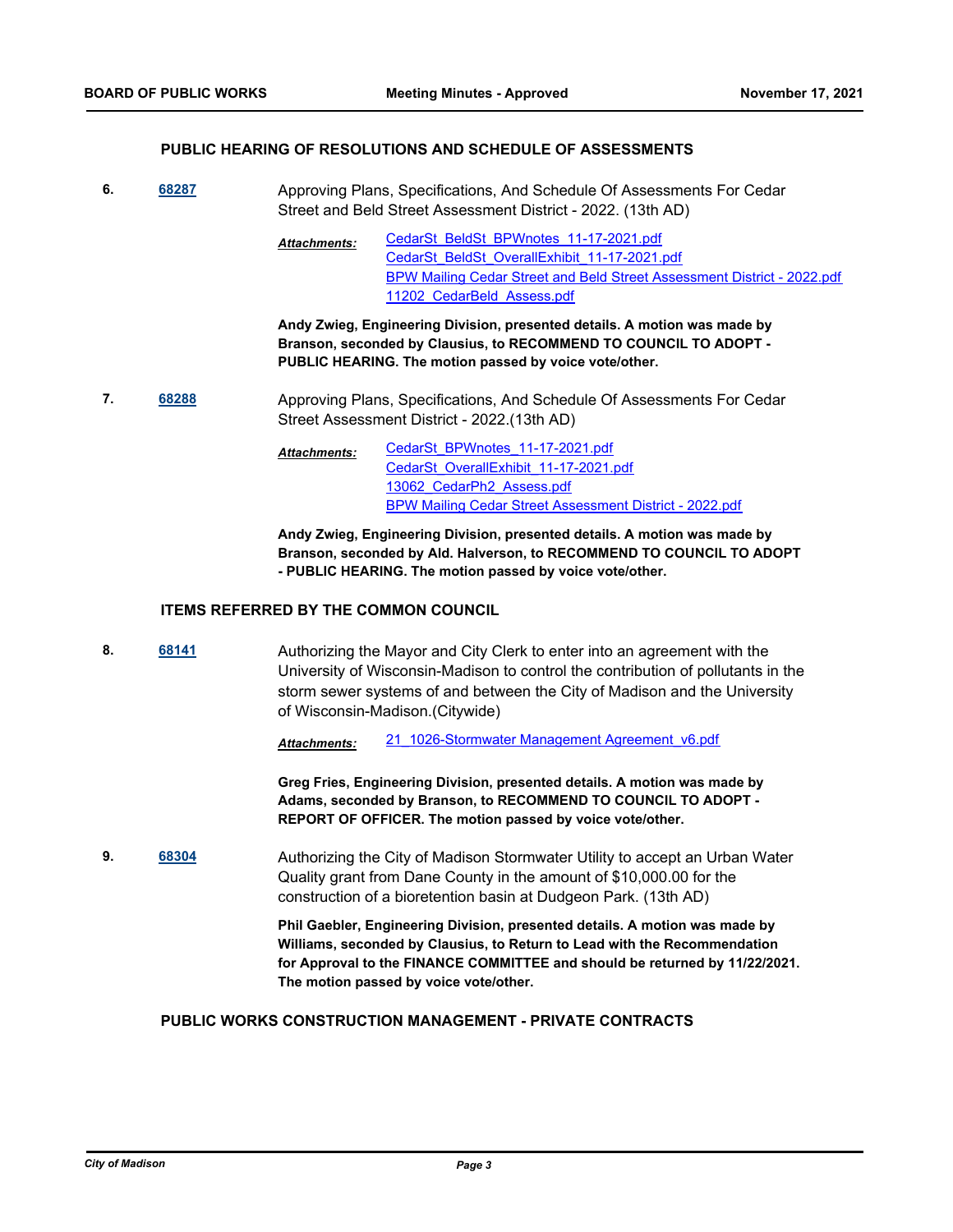**10.\* [68226](http://madison.legistar.com/gateway.aspx?m=l&id=/matter.aspx?key=79951)** Accepting street and terrace improvements constructed by Private Contract for 2507 Winnebago Street - Grand Family Housing, Private Contract No. 8218. (6th AD)

*Attachments:* [8218 Sidewalk and Storm Schedule A.pdf](http://madison.legistar.com/gateway.aspx?M=F&ID=4d36e50b-76c8-45f3-8064-2df05ae77510.pdf)

**A motion was made by Branson, seconded by Williams, to RECOMMEND TO COUNCIL TO ADOPT UNDER SUSPENSION OF RULES 2.04, 2.05, 2.24, & 2.25 - REPORT OF OFFICER. The motion passed by voice vote/other.**

**11.\* [68305](http://madison.legistar.com/gateway.aspx?m=l&id=/matter.aspx?key=80015)** Approving plans and specifications for public improvements necessary for the project known as 7603 Mineral Point Road and authorizing construction to be undertaken by the Developer, Private Contract No. 9117. (9th AD)

*Attachments:* [9117 BPW Exhibit.pdf](http://madison.legistar.com/gateway.aspx?M=F&ID=ef26e658-ba31-44df-ba32-4c79c1628fb1.pdf)

**A motion was made by Branson, seconded by Williams, to RECOMMEND TO COUNCIL TO ADOPT UNDER SUSPENSION OF RULES 2.04, 2.05, 2.24, & 2.25 - REPORT OF OFFICER. The motion passed by voice vote/other.**

**12.\* [68307](http://madison.legistar.com/gateway.aspx?m=l&id=/matter.aspx?key=80017)** Approving plans and specifications for public improvements necessary for the project known as 2352 S Park Street and authorizing construction to be undertaken by the Developer, Private Contract No. 9109. (14th AD)

*Attachments:* [9109 BPW Exhibit.pdf](http://madison.legistar.com/gateway.aspx?M=F&ID=47614629-2834-42fc-b48f-ba7f81e6fad6.pdf)

**A motion was made by Branson, seconded by Williams, to RECOMMEND TO COUNCIL TO ADOPT UNDER SUSPENSION OF RULES 2.04, 2.05, 2.24, & 2.25 - REPORT OF OFFICER. The motion passed by voice vote/other.**

**13.\* [68308](http://madison.legistar.com/gateway.aspx?m=l&id=/matter.aspx?key=80018)** Approving plans and specifications for public improvements necessary for the project known as 216 S Hamilton Street and authorizing construction to be undertaken by the Developer, Private Contract No. 9089. (4th AD)

*Attachments:* [9089 BPW Exhibit.pdf](http://madison.legistar.com/gateway.aspx?M=F&ID=cb058fe1-11ec-48b1-bbf5-fada627fa7be.pdf)

**A motion was made by Branson, seconded by Williams, to RECOMMEND TO COUNCIL TO ADOPT UNDER SUSPENSION OF RULES 2.04, 2.05, 2.24, & 2.25 - REPORT OF OFFICER. The motion passed by voice vote/other.**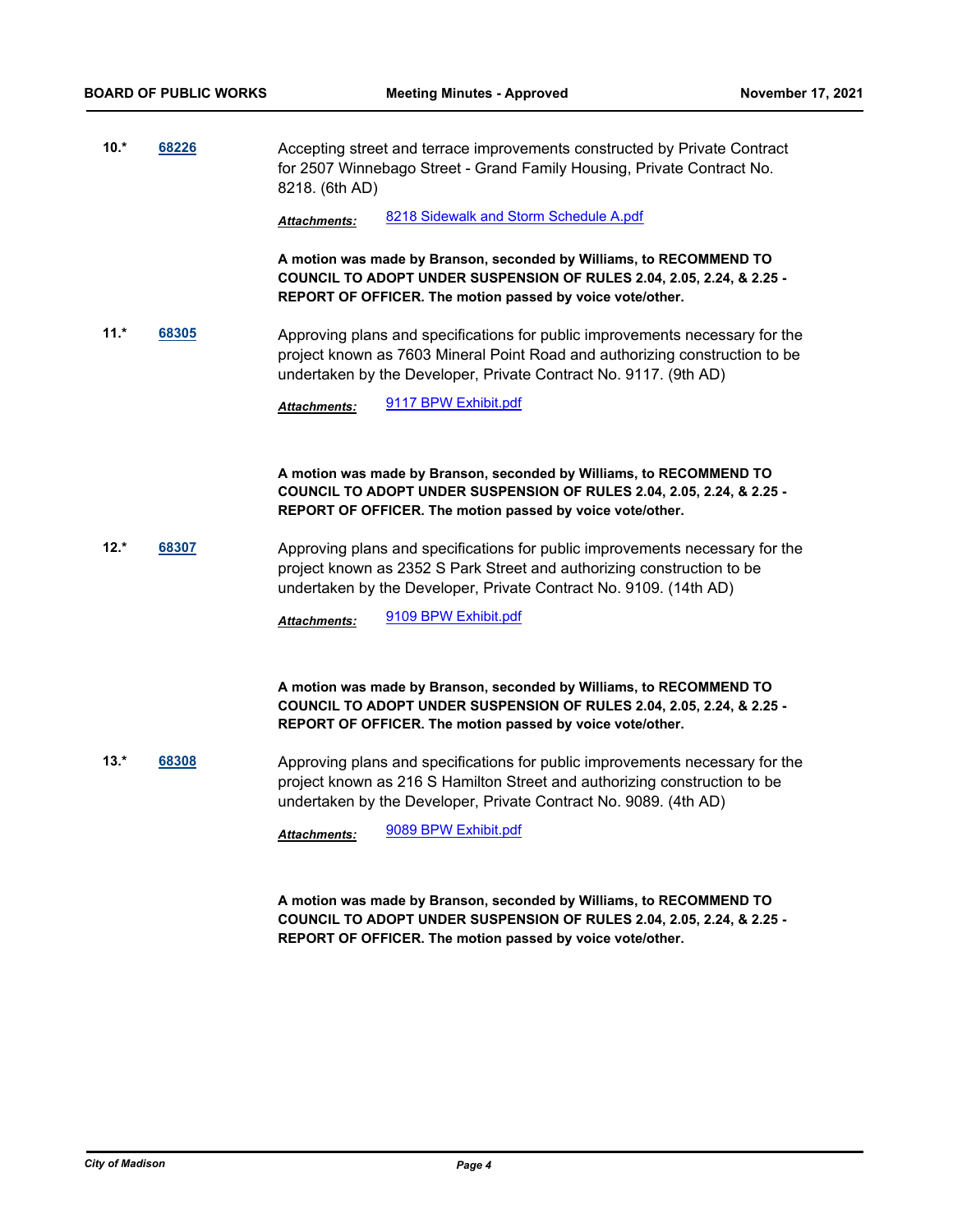**14.\* [68337](http://madison.legistar.com/gateway.aspx?m=l&id=/matter.aspx?key=80033)** Approving plans and specifications for public improvements necessary for the project known as 823 E. Washington Avenue - Moxy Hotel and authorizing construction to be undertaken by the Developer, Private Contract No. 8980. (6th AD)

*Attachments:* [8980 Exhibit 823 E Washington Avenue - Moxy Hotels.pdf](http://madison.legistar.com/gateway.aspx?M=F&ID=b4385429-3cac-46b9-a07e-a9355f056cc5.pdf)

**A motion was made by Branson, seconded by Williams, to RECOMMEND TO COUNCIL TO ADOPT UNDER SUSPENSION OF RULES 2.04, 2.05, 2.24, & 2.25 - REPORT OF OFFICER. The motion passed by voice vote/other.**

#### **RESOLUTIONS APPROVING THE CONSTRUCTION OF PUBLIC WORKS PROJECTS**

**15. [68348](http://madison.legistar.com/gateway.aspx?m=l&id=/matter.aspx?key=80044)** Approving plans and specifications and authorizing the Board of Public Works to advertise and receive bids for Sprecher Road Greenway Improvements. (Adjacent to 16th AD)

> [ex1 location.pdf](http://madison.legistar.com/gateway.aspx?M=F&ID=4a844c5d-bc29-4faa-8d51-c5750923f612.pdf) [Sprecher Channel Exhibit.pdf](http://madison.legistar.com/gateway.aspx?M=F&ID=b882bab4-e688-4e70-9065-123fe7966c79.pdf) [Sprecher gecp.pdf](http://madison.legistar.com/gateway.aspx?M=F&ID=3a5fa3dd-6019-4c64-92c7-f3c831ab7270.pdf) *Attachments:*

**Grant Pokos, Engineering Division, presented details. A motion was made by Branson, seconded by Ald. Halverson, to RECOMMEND TO COUNCIL TO ADOPT UNDER SUSPENSION OF RULES 2.04, 2.05, 2.24, & 2.25 - REPORT OF OFFICER. The motion passed by voice vote/other.**

#### **CHANGE ORDERS TO PUBLIC WORKS CONTRACTS**

**16. [68153](http://madison.legistar.com/gateway.aspx?m=l&id=/matter.aspx?key=79905)** Change order No. 4 to Contract 8591, 2021 Parking Garage Maintenance, to ProAxis, LLC for \$11,161.04 and an additional 7 days. (2nd and 4th ADs)

*Attachments:* [8591 co 4.pdf](http://madison.legistar.com/gateway.aspx?M=F&ID=ac02cbe1-5ea7-412e-a23b-bc9551bb832d.pdf)

**A motion was made by Clausius, seconded by Branson, to Approve. The motion passed by voice vote/other.**

**17. [68342](http://madison.legistar.com/gateway.aspx?m=l&id=/matter.aspx?key=80038)** Change order No. 5 to Contract 8591, 2021 Parking Garage Maintenance, to ProAxis, LLC for \$6,859.00 and an additional 14 days. (2nd and 4th ADs)

*Attachments:* [8591 - co5.pdf](http://madison.legistar.com/gateway.aspx?M=F&ID=d4fbb997-1402-464c-bbfa-d4cd95c032d8.pdf)

**A motion was made by Branson, seconded by Clausius, to Approve. The motion passed by voice vote/other.**

#### **MISCELLANEOUS**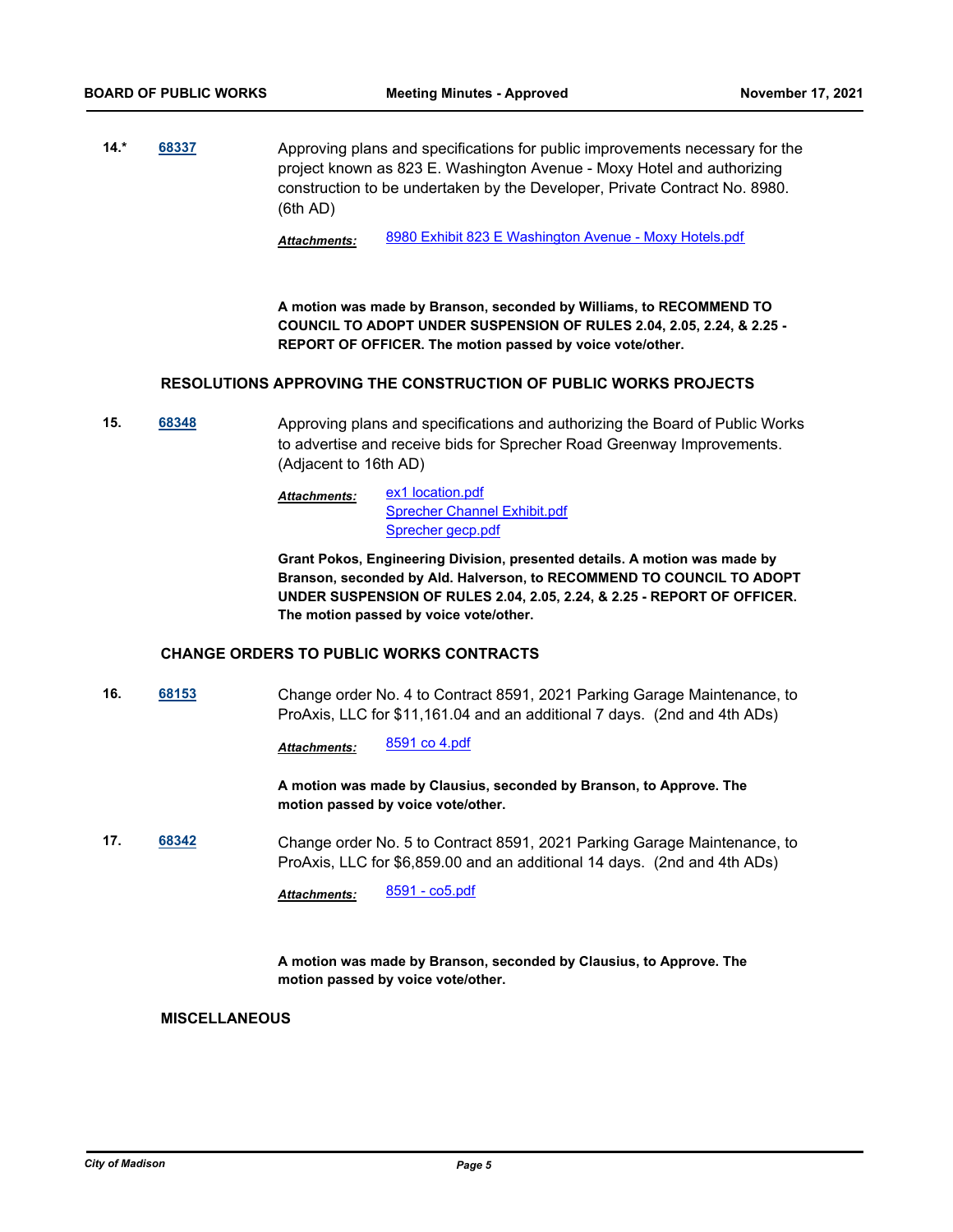| 18. | 67238 | Appeal of stormwater fees on 7624, 7646, 7704 & 7802 E Buckeye Rd. (16th |
|-----|-------|--------------------------------------------------------------------------|
|     |       | AD)                                                                      |

[Blooming Grove SW Appeal.pdf](http://madison.legistar.com/gateway.aspx?M=F&ID=8429e8cc-880f-49b2-8d67-6539bf0069c6.pdf) [Gausmann\\_appeal.pdf](http://madison.legistar.com/gateway.aspx?M=F&ID=ae0299c8-0714-429d-b026-6ff792d0289b.pdf) [Gausmann-Final Decision.pdf](http://madison.legistar.com/gateway.aspx?M=F&ID=5a6a5447-61e7-4aed-a888-f55e1013736b.pdf) [MGO 37.05 and 37.13 \(Excerpts\).pdf](http://madison.legistar.com/gateway.aspx?M=F&ID=9aeffc43-9e82-4dd9-97e1-267026441d7c.pdf) [SWUCreditPolicy2011.pdf](http://madison.legistar.com/gateway.aspx?M=F&ID=cbe11180-85c8-4eb7-895f-5eb6854488d3.pdf) [67238 Gausmann Emails.pdf](http://madison.legistar.com/gateway.aspx?M=F&ID=c53757b8-bee3-45a6-9196-7b9d5e75799c.pdf) [Gausmann Property - 2021-12-01.pdf](http://madison.legistar.com/gateway.aspx?M=F&ID=926d125a-7726-4e9c-923e-355fb43b9b19.pdf) *Attachments:*

**A motion was made by Branson, seconded by Clausius, to Refer to the BOARD OF PUBLIC WORKS and should be returned by 12/15/2021. The motion passed by voice vote/other.**

**19. [68309](http://madison.legistar.com/gateway.aspx?m=l&id=/matter.aspx?key=80019)** Authorizing the Mayor and the City Clerk to execute Amendment No. 1 to the existing Purchase of Services contract between the City of Madison and MSA Professional Services, Inc. for engineering services for the Mendota-Grassman Greenway Flood Mitigation and Restoration Design. (19th AD)

*Attachments:* [Exhibit 1-Project Area.pdf](http://madison.legistar.com/gateway.aspx?M=F&ID=1e65a59d-a99d-4d9a-a5e9-b191c3010c97.pdf)

**Jojo Obrien, Engineering Division, presented details. A motion was made by Branson, seconded by Adams, to RECOMMEND TO COUNCIL TO ADOPT UNDER SUSPENSION OF RULES 2.04, 2.05, 2.24, & 2.25 - REPORT OF OFFICER. The motion passed by voice vote/other.**

**20.\* [68347](http://madison.legistar.com/gateway.aspx?m=l&id=/matter.aspx?key=80043)** October 2021 BPW Change Order Report.

*Attachments:* [October Change Order Report BPW.pdf](http://madison.legistar.com/gateway.aspx?M=F&ID=192eda16-c326-4095-8470-4fc47bb73cfe.pdf)

**A motion was made by Branson, seconded by Williams, to Approve. The motion passed by voice vote/other.**

**21. [68356](http://madison.legistar.com/gateway.aspx?m=l&id=/matter.aspx?key=80052)** Discussion whether the board members would like to keep future meetings virtual or in person.

**The Board voted to remain virtual.**

**Appeals regarding prequalifications of various contractors to bid on City of Madison Public Works Projects, and contractors applying to be licensed Concrete Layers, Asphalt Pavers, and Mudjackers as approved by the City Engineer, if any. 22.**

**None.**

# **APPROVAL OF BIDS OPENED BY CITY ENGINEERING**